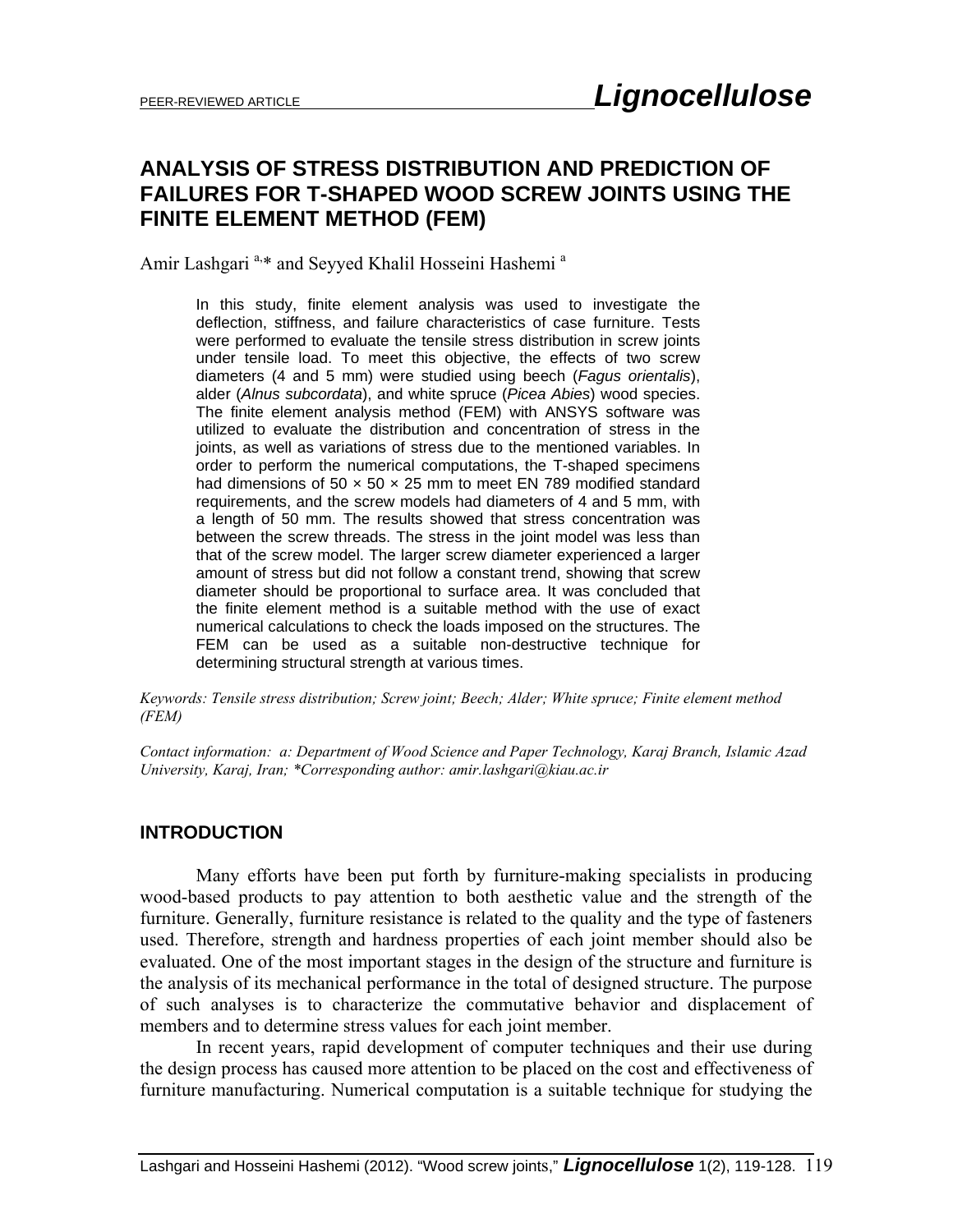strength and hardness of furniture to create a suitable matrix in designing furniture. The finite element method is a numerical computation that is capable of determining the stress distribution in various structures. A finite element analysis (FEA) is conducted to investigate the stress distribution of joints in furniture. In order to perform the numerical simulation of the mechanical strength behavior of the joints, each joint was modeled using the ANSYS finite element software (ANSYS 2003).

Some authors have compared the numerical finite element method (FEM) with experimental models for the analysis of metal-plate-connected wood truss joints (Gupta and Gebremedhin 1990; Vatovec *et al.* 1996a; Hussein 2000). These authors modeled trusses with beam elements and semi-rigid joints, but not traditional joints (Gupta and Gebremedhin 1992; Gupta *et al.* 1992; Vatovec *et al.* 1996b, 1997).

Many studies have been performed to develop a comprehensive methodology that integrates rational structural design methods with performance testing to provide an effective and economical means of assuring that furniture can fulfill its intended purposes in terms of structural durability, safety, and overall quality (Erdil and Eckelman 2003). The rational design of case furniture, for example, requires that methods of analysis be available that can be used to determine the deflection and stiffness of the case, along with the forces at the various joints. The methods required for such analyses, however, have been slow to evolve. Based on extensive investigation, the first published analysis of a case was carried out by Kotas (1957, 1958a) on an open-faced, five-sided box. Results of this research were later incorporated into a small design manual (1958b).

Eckelman (1967, 1978) subsequently developed a method of analysis for cases based on the inter-related deflections of the various corners and the stiffness of the individual panels. Eckelman and Resheidat (1983) elaborated upon all of the analyses cited above also dealt with simple five-sided cases. Ganowicz and Rogozinski (1978) applied the principles of internal work to the analysis of case furniture, and Ganowicz *et al.* (1978) and Ganowicz and Kwiatkowski (1978) subsequently developed this analysis further and evaluated the forces acting on the corners of a case under two loading conditions. Chen *et al.* (2003) presented the numerical simulation of the performance of a dowel joint. Additionally, Moses and Prion (2003) and Sawata and Yasumura (2003) studied bolted or dowel joints, while Williams *et al.* (2000) suggested a finite elementbased failure model for bolted joints.

Guan and Rodd (2000) studied contact problems in timber joints and showed that these affected the convergence, the deformation, and the failure mode of the joint. They also investigated the stress distribution in metal dowels used in plywood panel joints with the finite element method. The results showed that by increasing the number of dowels from four to eight, the dowels used in the bottom joint experienced minimum deformation. Their stress distribution was decreased, and with an increase of space around the dowels, failure and deformation occurred.

 The investigations of Smardzewski and Prekrad (2002) and Smardzewski and Papuga (2004), who considered the stress distribution in three different joints of furniture made of wood, metal, and plastic, showed that the amount of movement is greater in a metal joint, inducing failure, whereas a dowel joint is able to bear greater force, but breaks more quickly.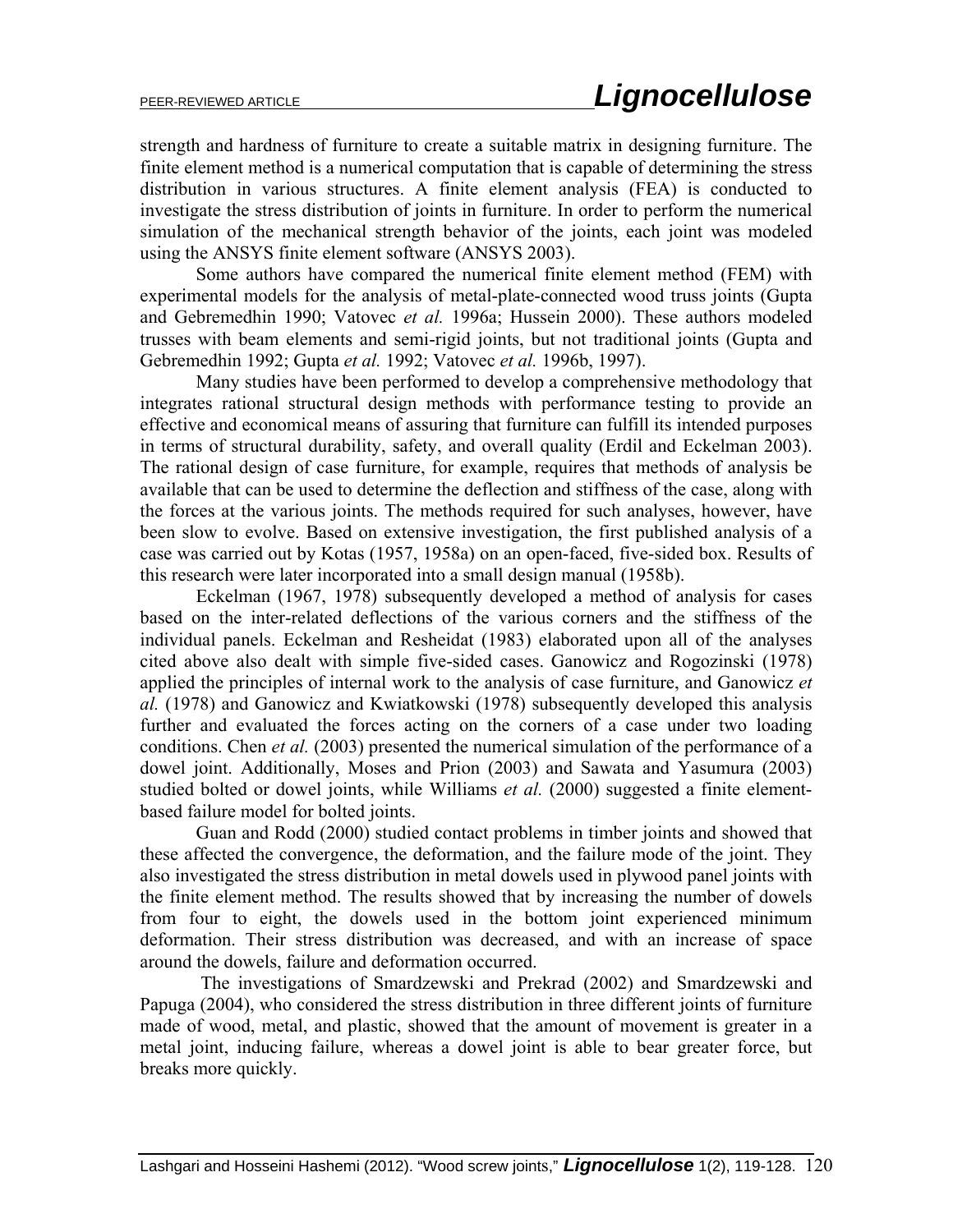Samardzewski *et al.* (2004) studied the stress distribution in two joints in a furniture frame: one with a dowel, and one with a mortise and tenon, using the finite element method and ANSYS software for analysis. In the cited study, the joints within the simple chair structure were compared using static loads. The type of mesh scheme presented in this study was rectangular. The results showed that the stress was concentrated on the upper side of the vertical joint and in the horizontal and vertical member of joint for dowel and mortise and tenon joints, respectively. Maximum stress was located in the mid part of the dowel.

The objective of the present work was to evaluate the joint strength, the results of experimental and finite element methods. Also, the purpose was to evaluate the potential of using a screw joint to produce experimental T-shaped joints made of beech (*Fagus orientalis*), alder (*Alnus subcordata*), and white spruce (*Picea Abies*) and to predict their tensile stress distribution, bending moment, and failure. Finite element analysis and ANSYS software were used to assess of mechanical strength of T-joints.

## **EXPERIMENTAL**

## **Test Materials and Preparation of the Specimens**

Beech, alder, and white spruce woods were randomly selected from a joinery workshop, based on board straightness and the absence of obvious decay. The samples were selected to be defect-free, clear, and normally grown (without zone lines, reaction wood, decay, insect damage, or fungal infection). For each wood species, 1 m-long samples without defect were obtained from the center of the logs, were tangentially sawn at 30 mm thickness, and stored at 20 ºC and 65% relative humidity for 2 months, until constant moisture content was achieved. The model used to assess the stress distribution in the screw joint under a tensile load was T-shaped. Test specimens were cut from these boards with dimensions of 50 x 50 x 25 mm (longitudinal x tangential x radial) for the Tshaped model joints (Fig. 1). Four joints, with dimensions  $50 \times 50 \times 25$  mm, from beech (*Fagus orientalis*), alder (*Alnus subcordata*), and white spruce (*Picea abies*) with densities of 0.56 g/cm<sup>3</sup>, 0.45 g/cm<sup>3</sup>, and 0.40 g/cm<sup>3</sup>, respectively, were used in laboratory conditions.



**Fig. 1.** T-shaped joint specimen in the fitting screw (cutting out the middle joint). The dimensions of specimens (50  $\times$  50  $\times$  25 mm) and load directions for both tensile and bending tests.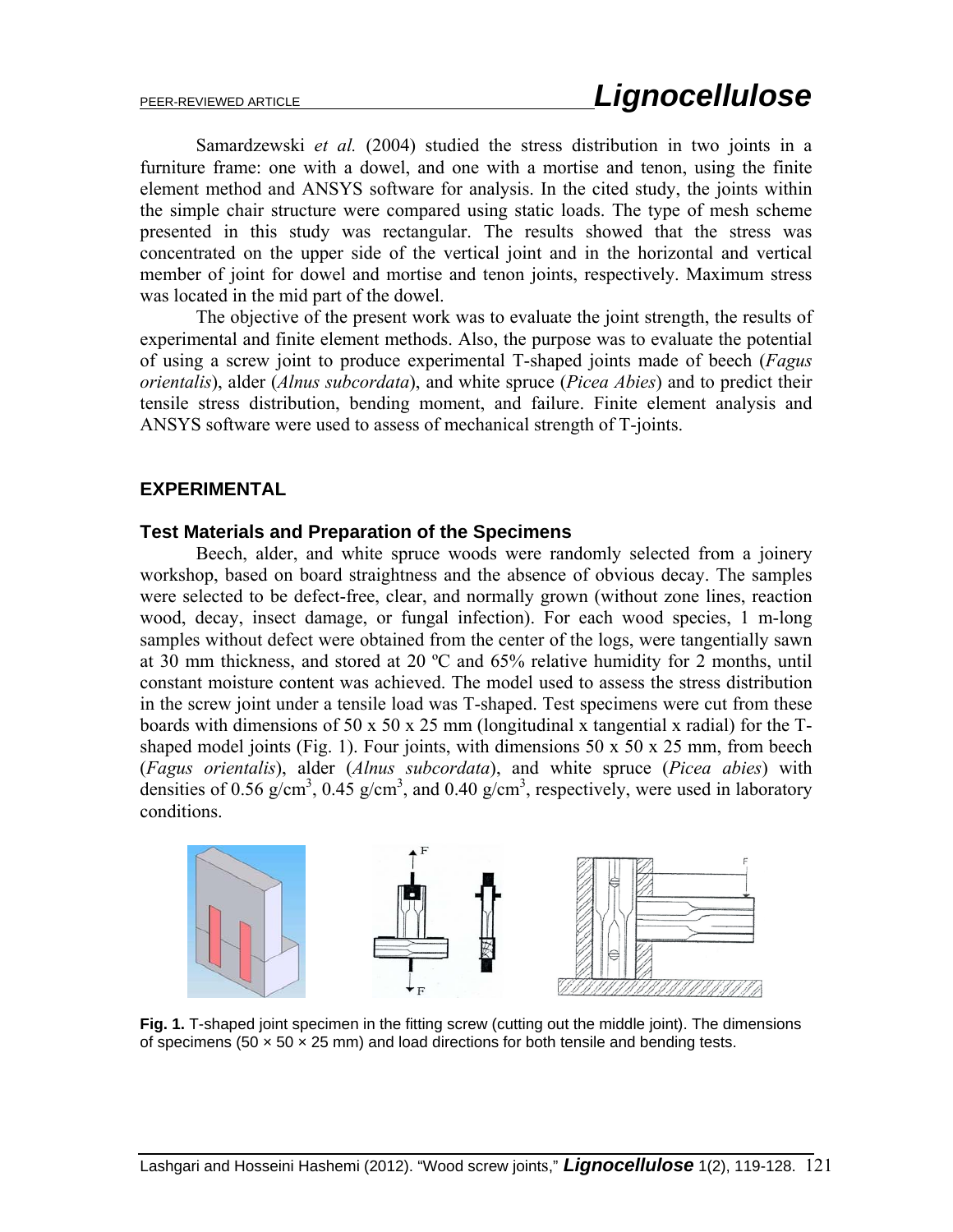#### **Method of Loading and Testing**

#### *Analysis process of joints using the finite element method*

In this study, ANSYS software (version 2003) was utilized, which is simulator software used in mechanical sciences. The joints were designed virtually and experienced tensile load.

The T-shaped joint is one of more important joint in the structure of furniture. In the application of tensile load, the cross-section of the T-shaped joint was divided into equal proportions (meshes), and the necessary load was applied on each proportion. In this work the cross section of the joint was divided into 70 meshes, while the joint was divided into 700 meshes in total. First, the modes of deflection were attained experientially, and then, according to those values, an ANSYS analysis was done. To analyze the deflection of the joint, the material properties and element type were defined. The longitudinal (L) Young's modulus values of the joints were the experimental values obtained. Other values, including elastic constants in radial (R) and tangential (T) directions and the Poisson's ratio of the T-shaped wood specimens, were approximated and are listed in Table 1.

| i uwit<br>T. OCICCICO ERIGHO I TODONICO OI OICAL<br>wood Opcomons |         |                         |       |          |                   |          |          |          |          |
|-------------------------------------------------------------------|---------|-------------------------|-------|----------|-------------------|----------|----------|----------|----------|
| Elastic properties                                                | $E_{I}$ | $\mathsf E_{\mathsf R}$ |       | $G_{LR}$ | $G_{\mathsf{LT}}$ | $G_{RT}$ | $V_{LR}$ | $V_{LT}$ | $V_{RT}$ |
|                                                                   | (MPa)   | (MPa)                   | (MPa) | (MPa)    | (MPa)             | (MPa)    |          |          |          |
| Beech                                                             | 13065   | 1311                    | 678   | 1007     | 754               | 271      | 0.5      | 0.37     | 0.25     |
| Alder                                                             | 10425   | 809                     | 356   | 632      | 452               | 199      | 0.4      | 0.31     | 0.21     |
| White spruce                                                      | 10163   | 830                     | 494   | 699      | 663               | 659      | 0.35     | ∩ 17     | 0.16     |

**Table 1.** Selected Elastic Properties of Clear Wood Specimens

 $E_L$ ,  $E_T$ , and  $E_R$ , are the MOE of L, T, and R;  $G_{LR}$ ,  $G_{LT}$ , and  $G_{RT}$ , are the shear moduli in the directions L, T, and R;  $v_{LR}$ ,  $v_{LT}$ , and  $v_{RT}$ , are the Poisson's ratios

In order to analyze joints using a numerical computation method, two material engineering constants were calculated using the following equations,

$$
\sigma_i = E_i \varepsilon_i \tag{1}
$$

$$
\tau_{ij} = G_{ij} \gamma_{ij} \tag{2}
$$

where  $\sigma_i$ ,  $E_i$ ,  $\varepsilon_i$ ,  $\tau_{ij}$ ,  $G_{ij}$ , and  $\gamma_{ij}$  are the stress, modulus of elasticity (MOE), strain, shear stress, shear modulus, and shear strain, respectively.

$$
E_L = \frac{1}{E_L} \sigma_L - \frac{V_{TL}}{E_T} \sigma_T - \frac{V_{RL}}{E_R} \sigma_R
$$
\n(3)

$$
E_L = \frac{V_{LT}}{E_L} \sigma_L - \frac{1}{E_T} \sigma_T - \frac{V_{RL}}{E_R} \sigma_R
$$
\n(4)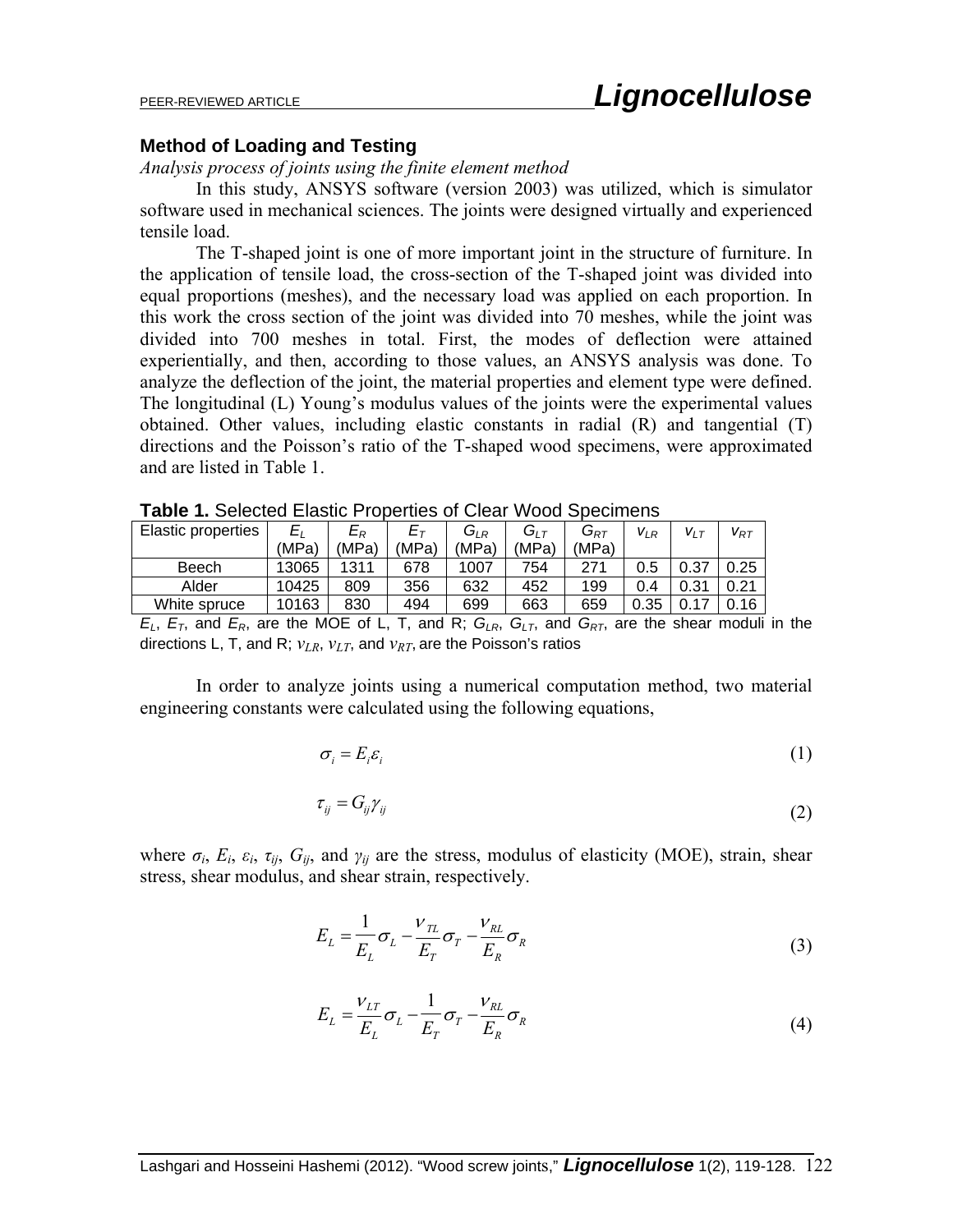$$
E_{L} = \frac{V_{LT}}{E_{L}} \sigma_{L} - \frac{V_{TR}}{E_{T}} \sigma_{T} - \frac{1}{E_{R}} \sigma_{R}
$$
\n<sup>(5)</sup>

where  $E_L$ ,  $E_T$ , and  $E_R$ , are the L (longitudinal), T (tangential), and R (radial) MOE.  $\sigma_L$ ,  $\sigma_T$ , and  $\sigma_R$ , are the stress in the directions L, T, and R.  $v_{ij}$  is the Poisson's ratio (*i*, *j* = L, T, R).

In the application of bending load, the concentration load was also applied on the top section of the joint bond. The loading rate was 12 mm min<sup>-1</sup>. The bending moment (*M*) was calculated using the following equation,

$$
M = d \times F \tag{6}
$$

where *d* and *F* are the distance and force, respectively.

## **Statistical Procedure**

Statistical analysis was conducted using the SPSS program in conjunction with a general linear model (univariate). Duncan's multiple range test (DMRT) was used to test the statistical significance at  $\alpha = 0.01$  confidence level.

## **RESULTS AND DISCUSSION**

#### **Experimental Results**

 The experimental results of the mean tensile strength (TS) and bending moment (BM) tests for T-shaped screw joints are summarized in Table 3. The averages and standard deviations for the TS and BM of screw joints for beech, alder, and white spruce wood samples are summarized in Table 3.

The significant mean values of the variation sources were compared using the Duncan test, and the results are summarized in Table 2.

| <b>Table 2.</b> Univariate Test Results for TS and BM Test Results of the Screw Joint |  |
|---------------------------------------------------------------------------------------|--|
| in Beech, Alder, and White Spruce Wood Samples                                        |  |

| <b>Test</b>      | Source                                                     | DF            | F       | $P$ value |
|------------------|------------------------------------------------------------|---------------|---------|-----------|
|                  | Between groups or SD                                       |               | 24.236  | < 0.000   |
| Tensile strength | Within groups or WS                                        | 2             | 254.435 | < 0.000   |
|                  | Interaction between groups<br>and within groups or SD * WS | 2             | 0.932   | < 0.412   |
|                  | Between groups or SD                                       |               | 13.903  | < 0.002   |
| Bending moment   | Within groups or WS                                        | $\mathcal{P}$ | 71.342  | < 0.000   |
|                  | Interaction between groups<br>and within groups or SD * WS | 2             | 5.145   | < 0.017   |

DF: degree of freedom; SD: screw diameter; WS: wood species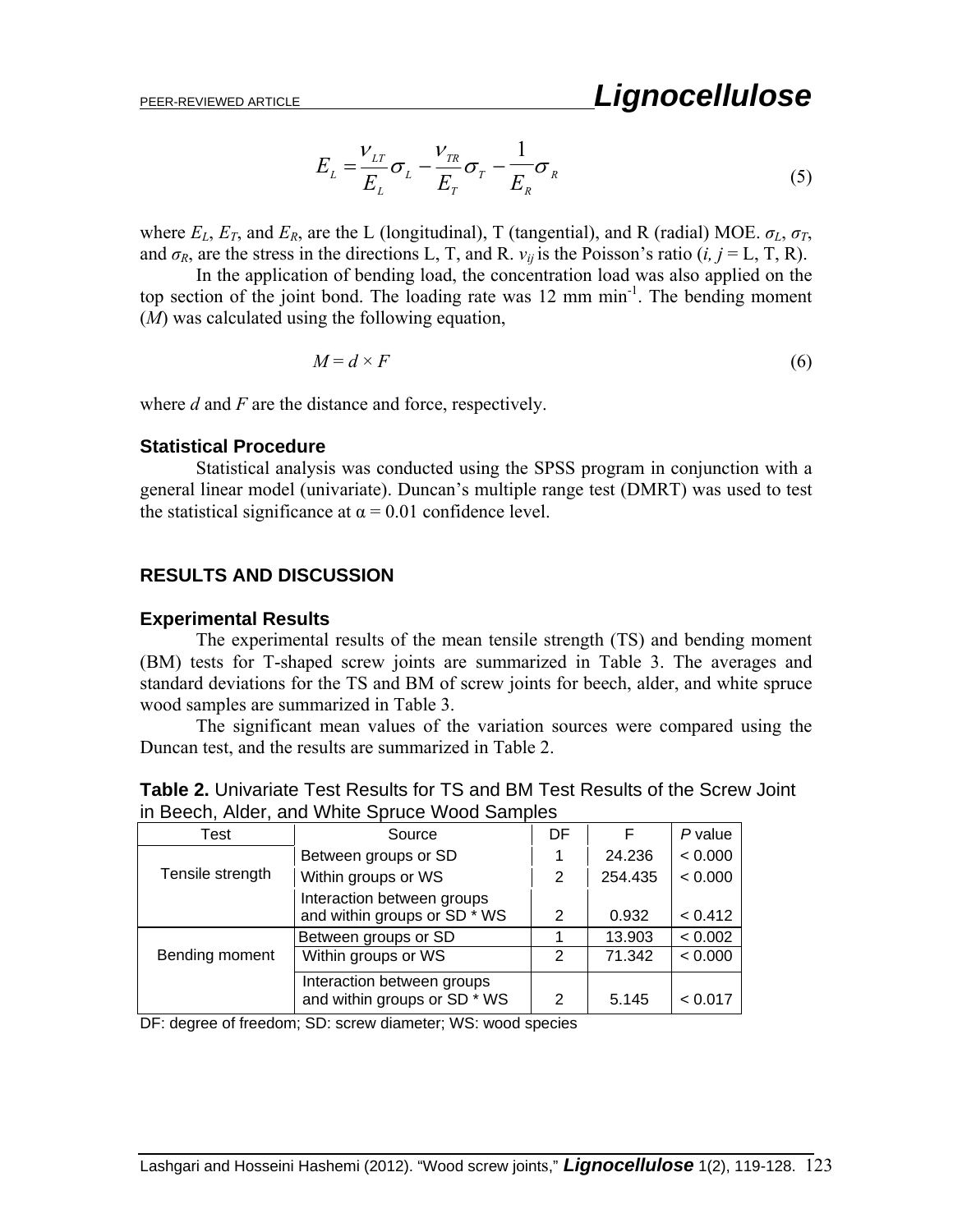| Table 3. Average and Standard Deviation Values for TS and BM of T-shaped |  |  |
|--------------------------------------------------------------------------|--|--|
| Screw Joints                                                             |  |  |

|                      | Screw diameter (SD) | Wood species (WS)      |                            |                             |  |  |
|----------------------|---------------------|------------------------|----------------------------|-----------------------------|--|--|
| Test                 | (mm)                | Beech                  | Alder                      | White spruce                |  |  |
| Tensile strength (N) | $4^{\mathsf{a}}$    | 3486 ± 7.4 $^{\circ}$  | 3237 ± 16.2 $^{\circ}$     | $1956 \pm 9.6^{\text{ a}}$  |  |  |
|                      | Б.                  | $3743 \pm 3.4^{\circ}$ | $3434 \pm 27.5$ $^{\circ}$ | $2337 \pm 3.3^{\circ}$      |  |  |
| Bending moment (N m) | ⊿ a                 | $1821 \pm 5.6^{\circ}$ | $1754 \pm 16.3^{\circ}$    | $1229 \pm 6.9^{\circ}$      |  |  |
|                      | $5^{\circ}$         | 1714 ± 7.8 $^{\circ}$  | $1447 \pm 8.5^{\circ}$     | $1215 \pm 8.2$ <sup>a</sup> |  |  |

\*Values are mean and standard deviation. Results with different letters are significantly different (Duncan test)

The mean tensile strength values were 3486 N, 3237 N, and 1956 N for the 4 mmdiameter screw in the beech, alder, and white spruce wood samples, respectively, and 3743 N, 3434 N, and 2337 N for the 5 mm-diameter screws from the beech, alder, and white spruce wood samples, respectively (Table 3). The mean bending moment values obtained from the strength test were 1821 N m, 1754 N m, and 1229 N m for the 4 mmdiameter screws from the beech, alder, and white spruce wood samples, respectively, and 1714 N m, 1447 N m, and 1215 N m for the 5 mm-diameter screws (Table 3). The patterns of variation in tensile strength of the screw joints in the beech, alder, and white spruce wood samples, as a function of screw diameter and wood species, are also summarized in Table 3.

The results of the univariate test (Table 2) indicated that wood species and screw diameter had a significant effect on the tensile strength of the screw joint in the different wood samples  $(P < 0.01)$ , but interaction between wood species and screw diameter had no significant effect on the tensile strength of the screw joint in the different wood samples ( $P < 0.01$ ). Wood species and screw diameter also had a significant effect on the bending moment of the screw joint in the different wood samples  $(P < 0.01)$ , but interaction between wood species and screw diameter had no significant effect on the bending moment of the screw joint in the different wood samples  $(P < 0.01)$ .

## **Structural Analysis Results Using FEM**

The variations of stress distribution, meshing screw, and nebulosity showing tensile strength in the screw joint are shown in Fig. 2. The nebulosity for variations of stress distribution, the mode of failure, and segregation in the screw joints for study of the bending moment are shown in Fig. 3.

The tensile strength in the screw joints with diameters of 4 and 5 mm was greater in beech wood than the alder and white spruce wood species. The larger screw diameter resulted in a greater tensile strength, agreeing with Erdil's (2004) conclusions. An increase in screw circumference results in the end of the screw acting as a barrier, preventing movement of the screw in the joint member. However, the screw with a diameter of 4 mm can be moved in the joint member. The distribution of stress in the screw joint was caused by the created grooves with screw threads into the wood and also the escape of the screw into the wood; then failure of joint occurred at this location. Generally, in the screw joints and in both the study of tensile strength and bending moment, the maximum stress is concentrated in the around of screw hole, and stress is dispersed in the connection members.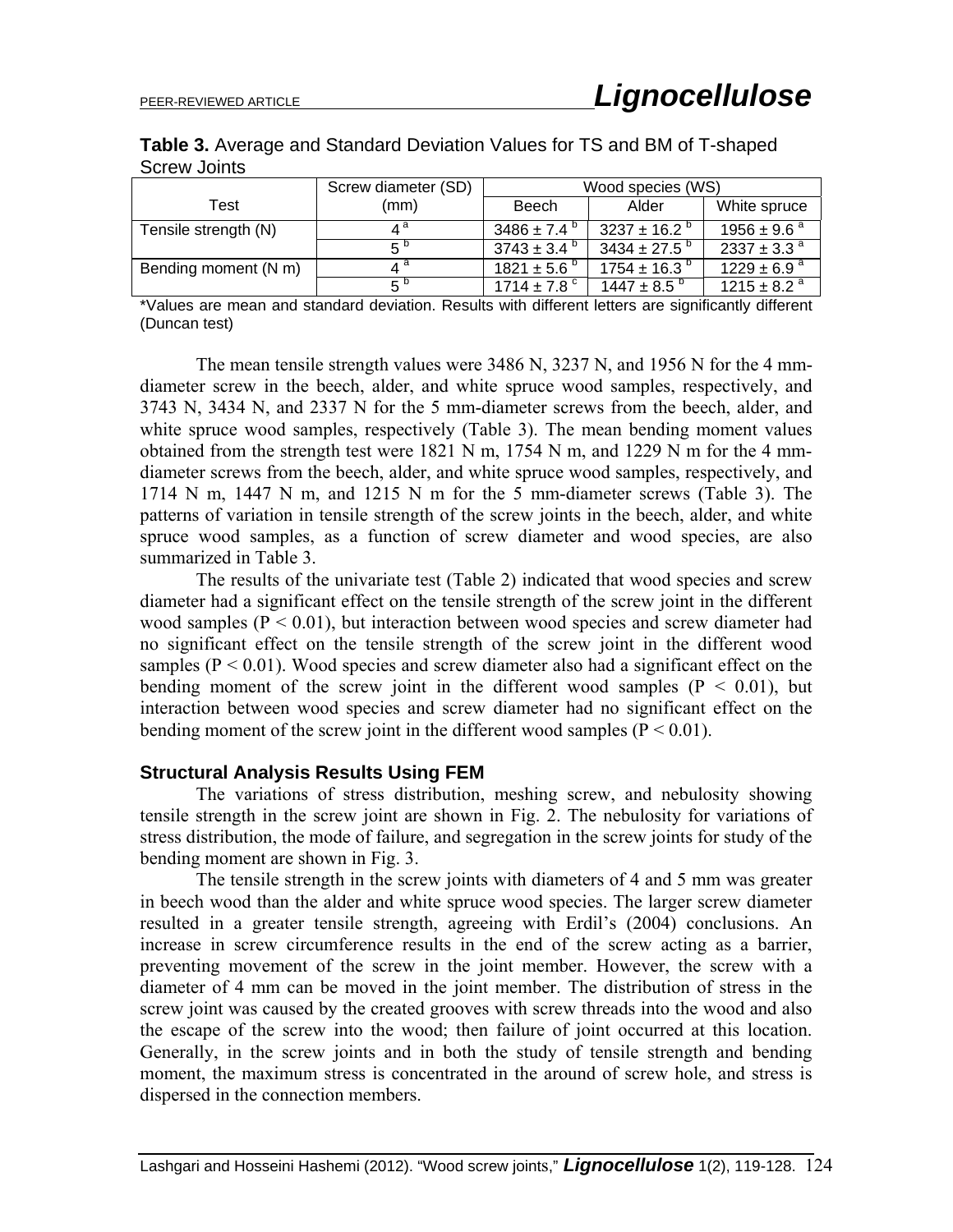# PEER-REVIEWED ARTICLE *Lignocellulose*



**Fig. 2.** The variations in stress distribution, meshing screw, and nebulosity showing tensile strength in the screw joint



**Fig. 3.** The nebulosity showing variations of stress distribution, the mode of failure, and segregation in the screw joints for studying bending moment strength

According to the study of screw joints, there was a decreased in bending moment with increasing screw diameter (this does not agree with Erdil's  $(2004)$  conclusions). Thus, the cavity diameter created by the screw increased and in this case weakened the screw member and joints to bending load. In the bending moment, the distribution of stress in the screw joint was affected by the screw member and the grooves it created in the wood.

Screws are used to carry tension and compression loads parallel to the grain as well as shear forces diagonal to the grain. The reinforcement screws can be applied both locally in areas of load concentrations and generally to increase the strength and stiffness of the whole element (Trautz and Koj 2009). It was found that the screw joint for negative bending moment could bear almost 90% of the calculated ultimate load and in the load test this configuration reached failure by a bending fracture of the vertical leg of the test specimen. For wood fasteners, the withdrawal strength of the screw depends on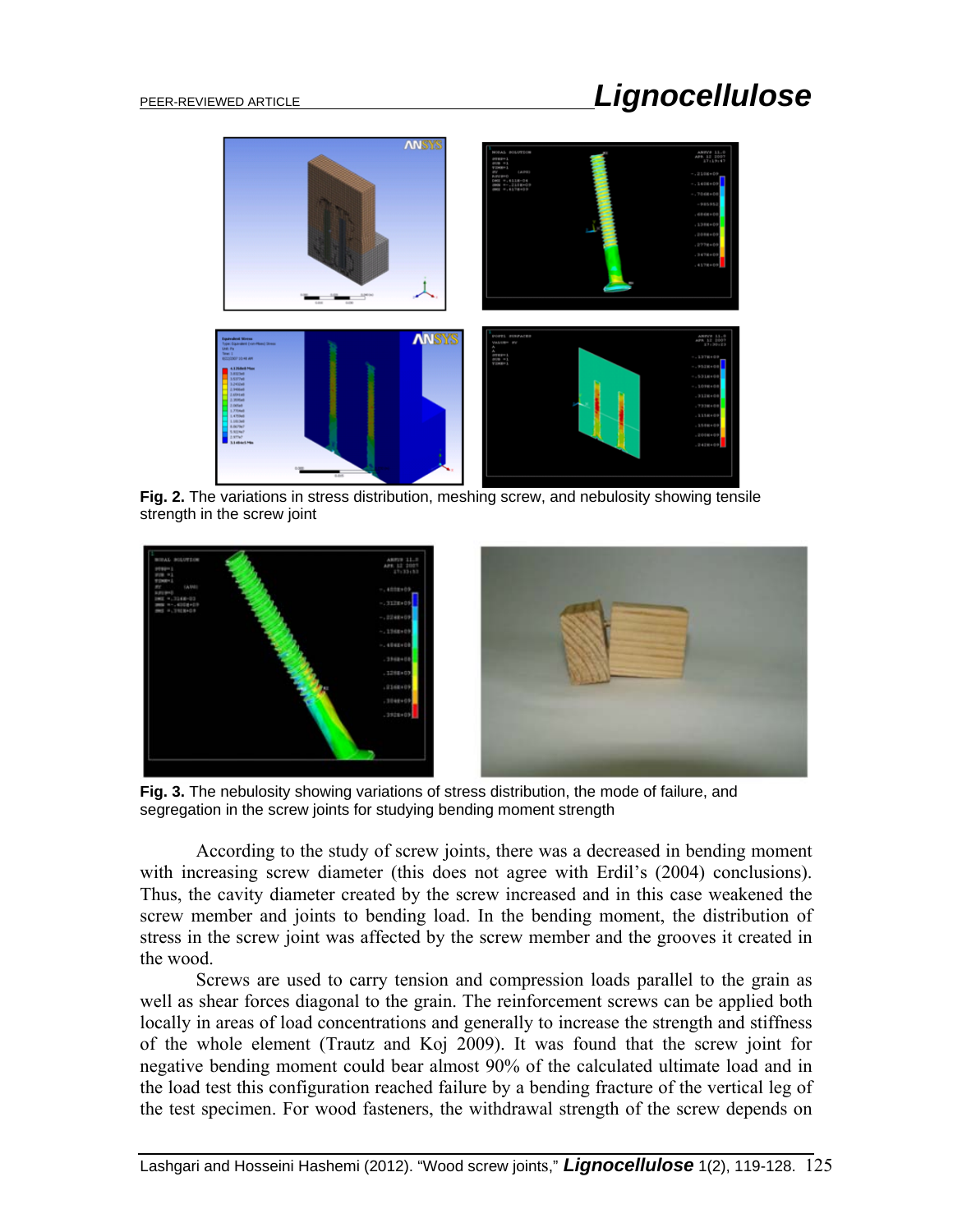the length and width of the screw, and on the density of the wood material (Özcifci 2008).

Gaunt *et al.* (1997) reported that a screw in the end-grain of radiata pine with an applied end-grain crushing stress of 10 MPa and steel yield strength of 275 MPa gives a thread ratio  $(d/r)$  of three. They also noted that a maximum withdrawal load of 113.5 kN represented a stress in the shank of the screw of 560 N/mm<sup>2</sup>. At this stress no signs of steel yield were evident.

The failure modes in the timber around the screw are brittle and with small ultimate deformation and there is therefore a limited possibility for stress redistribution (BS EN 1995). According to the results from research conducted by Daudeville and Yasumura (1996) on failure analysis of timber bolted joints by fracture mechanics, the mean experimental fracture energy of spruce under tension perpendicular to the grain with a density of  $460 \text{ kg/m}^3$  is  $180 \text{ N/m}$ .

Normally, bolted joints are designed with the intent of avoiding brittle failure modes associated with catastrophic crack growth parallel to the grain. The main function of the screw thread is to prevent the screw from being moved along its axial direction, but not from being rotated. In screw connections, as long as failure does not take place in the screw itself, the screw rigidity is always much greater than the other materials. Because the screw is regarded as linear elastic material with, more or less, the same Young's modulus as connected steel sheets, the deformation of the screw would be much less than that of the other materials (Fan *et al.* 1997).

Also, Yasumura and Daudeville (2000) presented a finite element model to analyze the fracture of multiple-bolted joints under lateral force perpendicular to wood joints and calculated the maximum loads and the crack initiating loads by linear elastic fracture mechanics (LEFM) and the average stress method (ASM). Usually, the assumption of elastic bodies is adopted in the LEFM models. According to their experimental observations, this assumption seems valid for the brittle failure of a timber joint with rigid fasteners. For dowel joints with a ductile failure mode, the behavior is characterized by the bending of the fasteners and/or the embedding of the fastener into the wood. In this case, failure is the result of a complex stress interaction.

## **CONCLUSIONS**

- 1. The method of algorithms can be a suitable and an accurate method to evaluate the stress distribution in the different joints of structures under different loads.
- 2. Screw diameter increases the amount of stress, but it does not follow a constant trend and shows that an increase in screw diameter should be proportional to surface area connection.
- 3. The finite element method was determined to be a general and suitable method. When exact numerical calculations are used to check the loads imposed on structures, it can be used as a suitable, non-destructive technique for calculating structural strength at various times.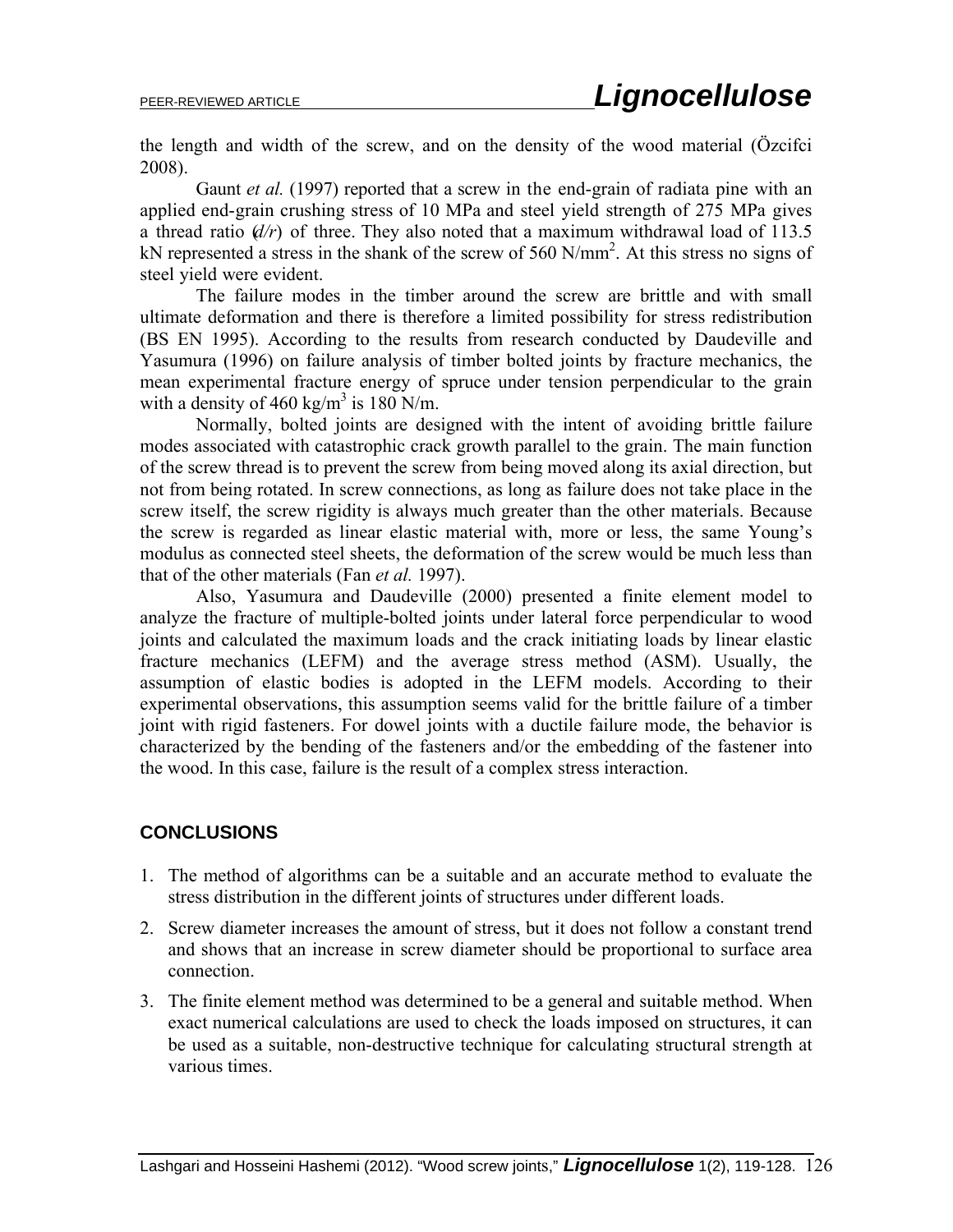## **REFERENCES CITED**

ANSYS (2003). "Theory manual version 8.1," Ansys, Inc., Canonsburg, USA.

- British Standard EN (1995). "Design of timber structures: Part 1.1. General rules and rules for buildings," BSI, London, UK.
- Chen, C. J., Lee, T. L., and Jeng, D. S. (2003). "Finite element modeling for the mechanical behavior of dowel-type timber joints," *Comput. Struct.* 81(30-31), 2731- 2738.
- Daudeville, L., and Yasumura, M. (1996). "Failure analysis of timber bolted joints by fracture mechanics," *Materials and Structures* 29(7), 418-425.
- Eckelman, C. A. (1967). "Furniture mechanics: The analysis of paneled case and carcass furniture," *Research Progress Report 274*, Purdue University Agricultural Experiment Station, West Lafayette, IN, USA.
- Eckelman, C, A. (1978). *Strength Design of Furniture*, Tim-Tech., Inc., West Lafayette, IN, USA.
- Eckelman, C. A., and Resheidat, M. (1985). "The analysis of five-side furniture cases," *Purdue Univ. Agr. Res. Bul. No. 981*, West Lafayette, IN, USA.
- Erdil, Y. Z. (2003). "Integrated product engineering and performance testing of furniture," PhD Dissertation, Purdue University, West Lafayette, IN, USA.
- Fan, L., Rondal, J., and Cescotto, S. (1997). "Finite element modeling of single lap screw connections in steel sheeting under static shear," *Thin-Walled Structures* 27(2), 165- 185.
- Ganovicz, R., Dziuba, T., and Ozarska-Bergandy, B. (1978). "Theory of deformation of case design," *Holztechnologie* 19(2), 100-102.
- Ganovicz, R., and Kwiatkowski, K. (1978). "Experimental testing of the theory of deformation of cabinet designs," *Holztechnologie* 19(4), 202-206.
- Gaunt, D. (1997). "A structural end-grain screw for heavy timber construction," *IPENZ Transactions* 24(1) 18-26.
- Guan, Z. W., and Rodd, P. D. (2000). "Three-dimensional finite element model for locally reinforced timber joints made with hollow dowel fasteners," *Canad J Civil Eng* 27(4) 785-797.
- Gupta, R., and Gebremedhin, K. G. (1990). "Destructive testing of metal-plate-connected wood truss joints," *J. Struct. Eng.* 116 (7), 1971-1982.
- Gupta, R., and Gebremedhin, K. G. (1992). "Resistance distributions of a metal-plateconnected wood truss," *Forest Prod. J.* 42(7-8), 11-16.
- Gupta, R., Gebremedhin, K. G., and Cooke, R. J. (1992). "Analysis of metal-plateconnected wood trusses with semirigid joints," *T. ASAE* 35(3), 1011-1018.
- Hussein, R., (2000). "Parametric investigation of the buckling performance of metalplate-connected joints," *Adv. Eng. Softw.* 31(1), 45-56.
- Kovats, T. (1957). "The theoretical and experimental analysis of cabinet structures," *Furniture Development Council Research Rep. No. 6.*, London, UK.
- Kovats, T. (1958a). "Steifigkeit der Korpusmöbel," *Przem. Drzweney* 9(10), 15-18.
- Kovats, T. (1958b). *A Design Manual for Cabinet Furniture*, Furniture Development Council, Pergamon Press, New York, USA.